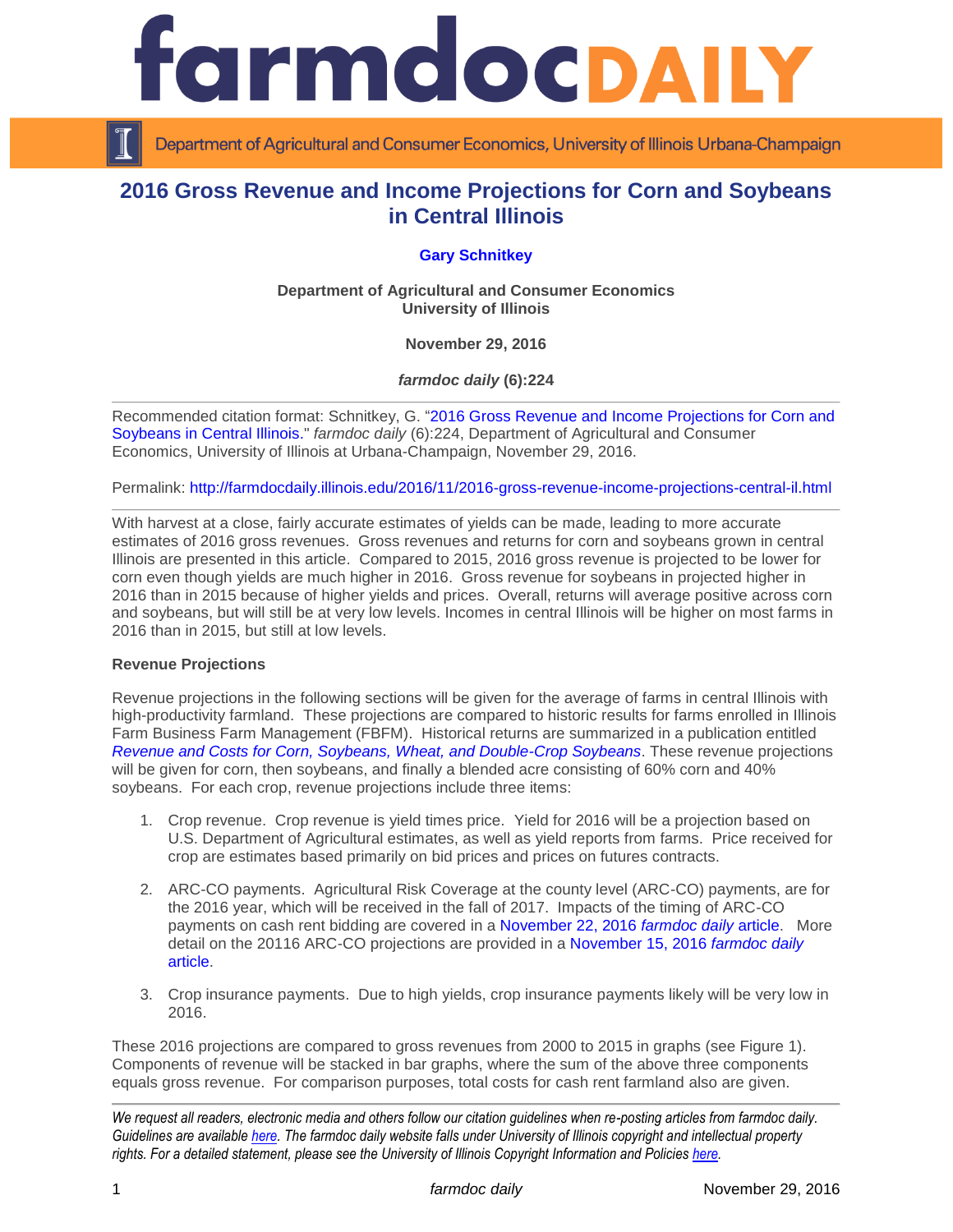These costs are all financial costs and include non-land costs and cash rents. The levels of these costs are reported in *[Revenue and Costs for Corn, Soybeans, Wheat, and Double-Crop Soybeans](http://farmdoc.illinois.edu/manage/actual_projected_costs.pdf)*. Overall, costs in 2016 are projected to go down.

### **Corn Revenue in Central Illinois**

U.S. Department of Agriculture projects 2016 yield for Illinois at 202 bushels per acre, the highest yield on record, which is 2 bushels higher than the 200 bushel Illinois yield in 2014. Farm reports suggest that central Illinois is having yields near those of 2012. As a result, a 231 bushel per acre yield is used for central Illinois, high-productivity farmland, the same yield for this group in 2014. A \$3.30 corn price is used in making 2016 projection.

A 231 yield and a \$3.30 price results in \$762 of crop revenue, slightly higher than 2015 crop revenue of \$759 per acre. While the 2016 projected yield of 231 is projected to be 31 bushels higher than the 2015 yield of 200 bushels per acre, the 2016 price is projected to be lower. Central Illinois farmers received \$3.77 per bushel for corn grown in 2015, a \$.47 per bushel higher price than the projected \$3.30 in 2016. Lower prices counter higher yields resulting in roughly the same crop revenue for corn.

The 2016 ARC-CO payments -- which will be received in the fall of 2017 – are projected at \$20 per acre. This \$20 represents a blend of corn and soybean base acres. Because crop plantings do not matter, the same \$20 ARC-CO payment also is used for soybean. The \$20 payment for 2016 is roughly half the \$45 per acre 2015 ARC-CO payment received this fall.

Crop insurance is estimated to be \$10 per acre. This is the same as the average for 2014.

Given these estimates, gross revenue for corn is estimated at \$792 per acre, down by \$38 per acre from the 2015 level of \$830 per acre (see Figure 1). Since a high of \$1,192 per acre in 2012, gross revenue for corn has decreased by \$400 per acre.



Gross revenue is projected below average costs on cash rent farmland. In 2016, costs are projected at \$811 per acre, \$19 higher than gross revenue. If projections hold, 2016 will be the third year in a row where total costs exceed gross revenue.

#### **Soybean Revenue in Central Illinois**

The U.S. Department of Agriculture projects 2016 state yield for Illinois at 62 bushels per acre, an all-time high that is 6 bushels per acre higher than the 2015 state yield. For revenue projection, a 73 bushels per acre yield is used, 7 bushels higher than the 2016 yield of 66 bushels per acre. A price of \$9.50 per bushel is used in revenue projection, \$.42 higher than the 2015 price of \$9.08.

For 2016, a 66 bushel per acre yield and a \$9.50 prices result in \$694 of crop revenue. The \$694 crop revenue projection is \$95 per acre higher than the 2015 crop revenue projections for 2016.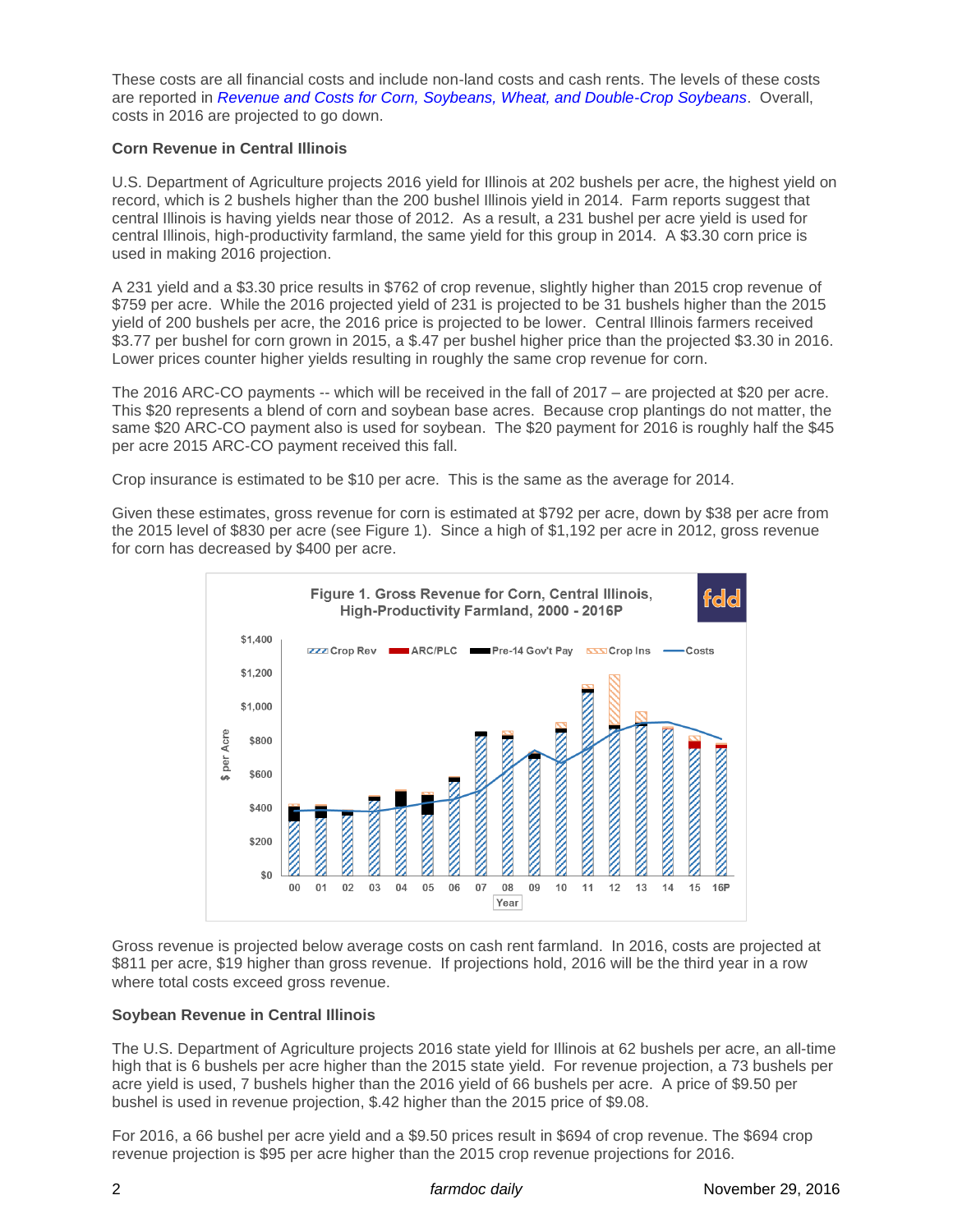Similar to corn, ARC-CO payments are projected at \$20 per acre. Crop insurance is projected to be very low at \$4 per acre.

Given these estimates, 2016 gross revenue is projected to be \$718 per acre, up by \$66 per acre from \$651 per acre in 2015 (see Figure 2). The 2016 gross revenue projection also is \$26 per acre higher than the 2014 projection of \$692 per acre. The 2016 revenue projection still is below gross revenues from 2011 to 2013. The high gross revenue for soybeans occurred in 2013 and was \$802 per acre. The 2016 projected revenue is \$66 per acre below the 2013 high.



Unlike corn, soybeans are projected to be profitable in 2016. Total costs are projected at \$608 per acre, \$110 lower than gross revenue.

#### **Blended acre**

Figure 3 shows gross revenues and costs for a blended acre of corn and soybeans given that 60% of the acre is in corn and 40% are in soybeans. Gross revenue in 2016 is projected at \$762 per acre, \$3 per acre higher than gross revenue in 2015. Costs are projected at \$729 per acre in 2016, \$32 per acre lower than the \$762 of gross revenue. This suggests positive returns of \$32 per acre in 2016, which is higher than the -\$19 return for 2015. While positive, returns for 2016 are relatively low.